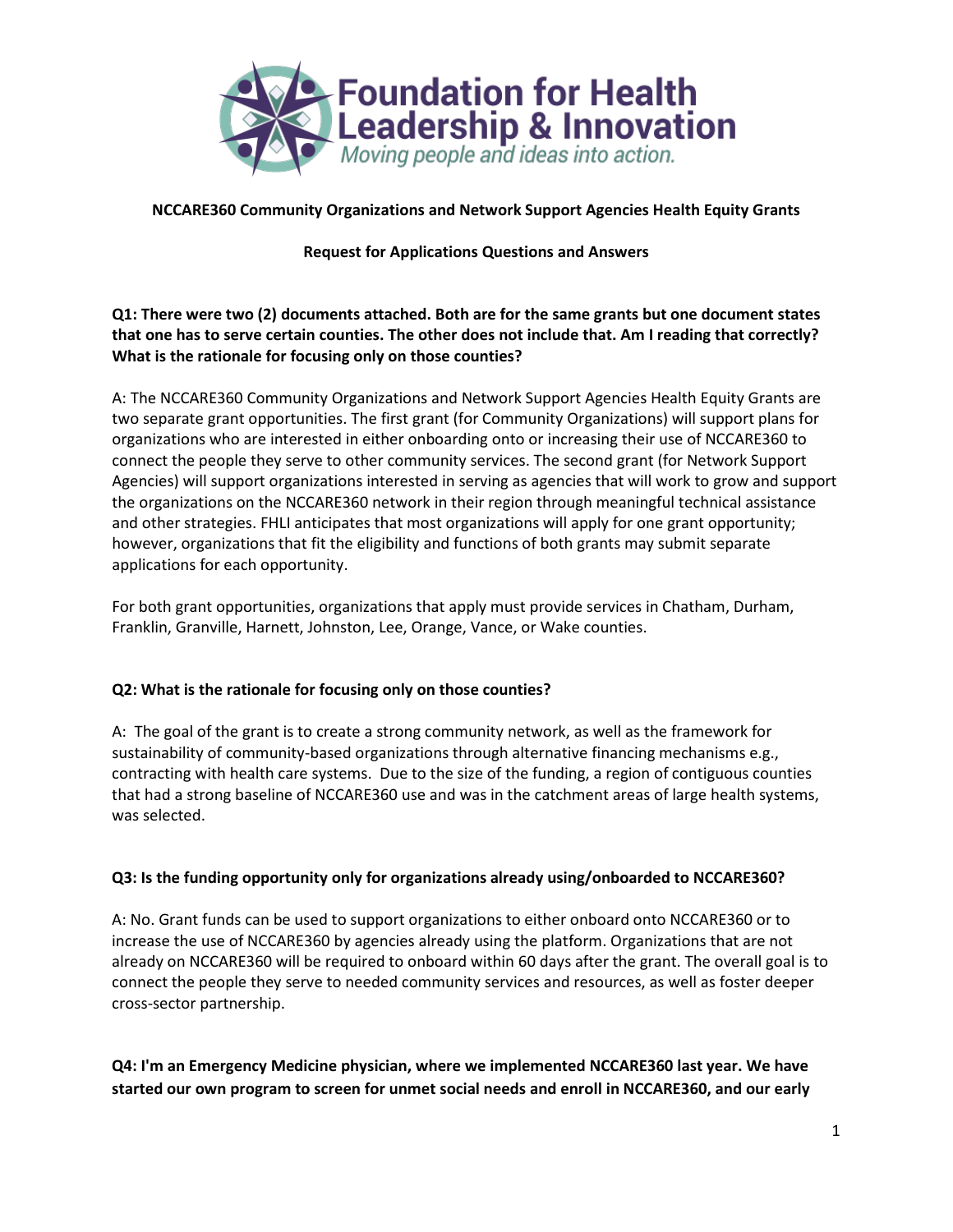

**results from the emergency department are quite promising. There is a significant and disproportionate need in this population. Would I be eligible to apply for the Community Organizing Grant if the purpose was to bolster use of NCCARE360 in my organization, and determine areas of need in my community as they relate to Community-based Organizations?**

**A:** The Community Grant is aimed at creating a more robust network of community service providers that can meet the needs of people identified and referred for services through NCCARE360. The grant will prioritize organizations that provide community services in one of the following areas: food assistance, income support, housing and shelter, individual and family services, utilities, clothing and home goods, employment, transportation, benefits navigation, social enrichment, education, and legal services. Other service areas are not excluded from applying if the organization meets the eligibility requirements outlined in the grant announcement, but priority will be given to aforementioned the services. In addition, organizations that provide clinical care but also provide one of the service types listed above, may still qualify as a prioritized organization to the extent the grant funds are creating sustainability to the delivery of those community services.

In addition, organizations must meet all three requirements below in order to apply:

(1) Organization is a North Carolina-based community or grassroots organizations, which may include a public or private nonprofit, tax-exempt organizations (including faith-based), health care organizations, local governmental agencies, and educational institutions.

(2) Organization is located in or serves one or more of the following counties: Chatham, Durham, Franklin, Granville, Harnett, Johnston, Lee, Orange, Vance, and Wake.

(3) Organization is currently on NCCARE360 or is willing to onboard within 60 days of contract execution.

#### **Q5: The CDC requirements include a Data Management Plan if the collection of data is required; the RFP does not include any requirement for collection of data. Is it safe to assume that a Data Management Plan will not be required?**

A: Organizations that receive funding will agree to the following provisions:

- Coordinate with the Foundation for Health Leadership and Innovation, the NC Department of Health and Human Services, Unite Us, NC 2-1-1, and other program partners.
- Submit monthly reports to FHLI in accordance with guidelines and reporting schedule to be provided by FHLI.
- Submit monthly invoices to FHLI documenting the spending for the previous month by the  $5<sup>th</sup>$  of the month.
- Use communications language and materials provided through FHLI, Unite Us, and/or other program partners and use the name and trademarks of FHLI, Unite Us and other program partners only in accordance with instructions that may be provided from time to time. Newly created communications language and materials must be approved by FHLI.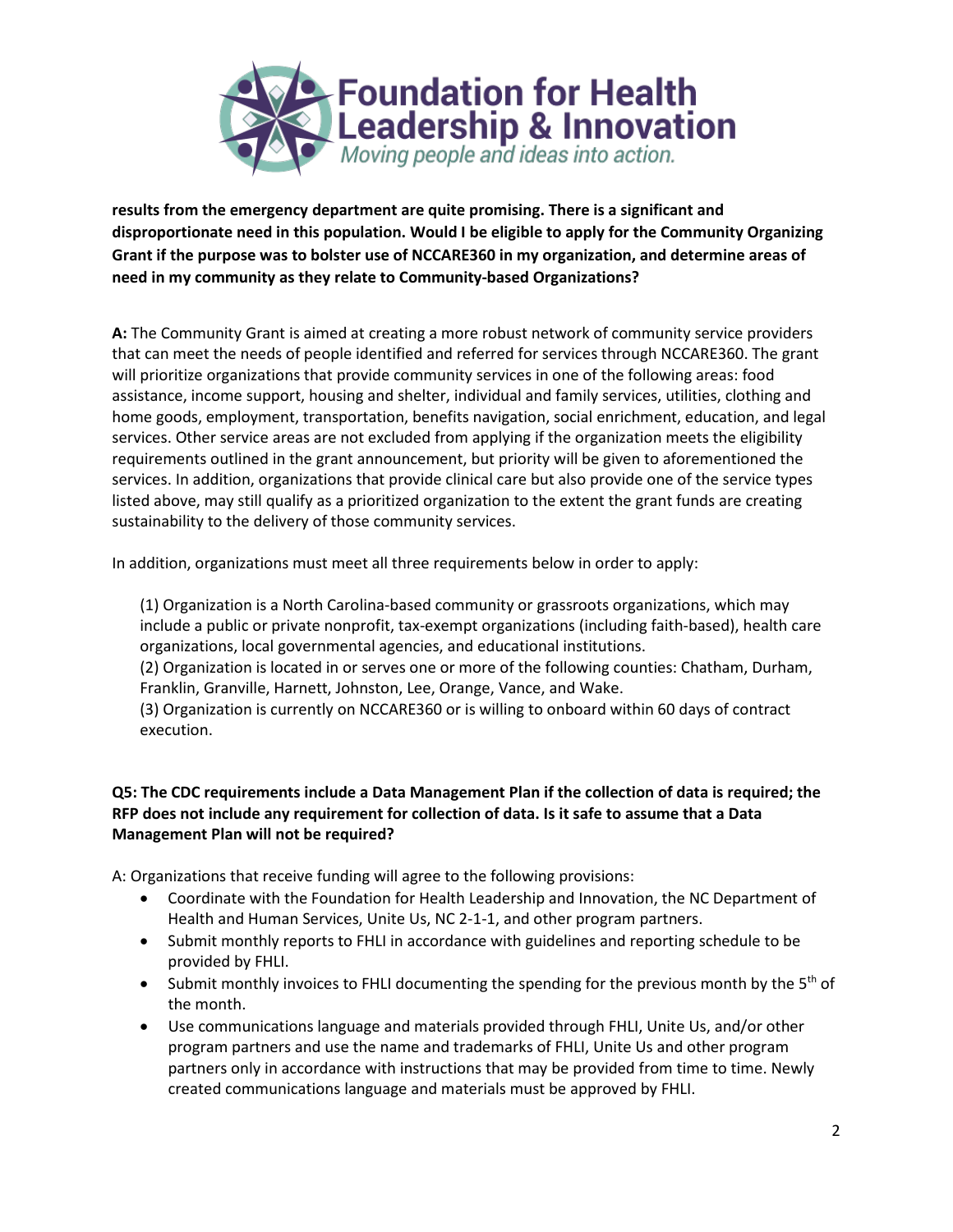

- Share best practices and lessons learned with FHLI and, as relevant, other program partners.
- Provide a final grant narrative report after the end of contract in accordance with guidelines to be provided by FHLI. Agree to the terms in the subcontractor agreement included in APPENDIX [1.](https://docs.google.com/document/d/1tJ1Zdwok3KPHUmil8NNfL-Q2kObvVY9wR5A7y99CJaI/edit)

Selected organizations will receive guidance from FHLI regarding data needed for monthly reporting. This data collection will include, but not limited to:

Community Organizations Grant:

- Budget Report (template will be provided)
- Progress Report (template will be provided)
	- o Domain of Service (all that apply)
	- o Onboarded onto NCCARE360 as of report (Y/N)
	- o Total Licensed Users in Organization
	- o Total Referrals before grant award
	- o Total Cases before grant award
	- o Total Referrals month over month after grant award
	- o Total Cases month over month after grant award
	- o Narrative successes/challenges

Network Support Agency Grant:

- Budget Report (template will be provided)
- Progress Report (template will be provided)
	- o Domain of Service (all that apply)
	- o Onboarded onto NCCARE360 as of report (Y/N)
	- o Number of Organizations receiving technical assistance
		- List of organizations that have onboarded on to NCCARE360 because of technical assistance
	- o Total Licensed Users in Organization, (if applicable)
	- o Total Referrals before grant award (if applicable)
	- o Total Cases before grant award (if applicable)
	- o Total Referrals month over month after grant award (if applicable)
	- o Total Cases month over month after grant award (if applicable)
	- o Narrative successes/challenges

Reporting will be discussed during the Project Orientation for each grant.

## **Q6: Is this grant intended primarily for organizations who provide community services, such as food or housing? For the purpose of this grant, what is the definition of "community services"?**

Yes. The Community Grant is aimed at creating a more robust network of community service providers that can meet the needs of people identified and referred for services through NCCARE360. The grant will prioritize organizations that provide community services in one of the following areas: food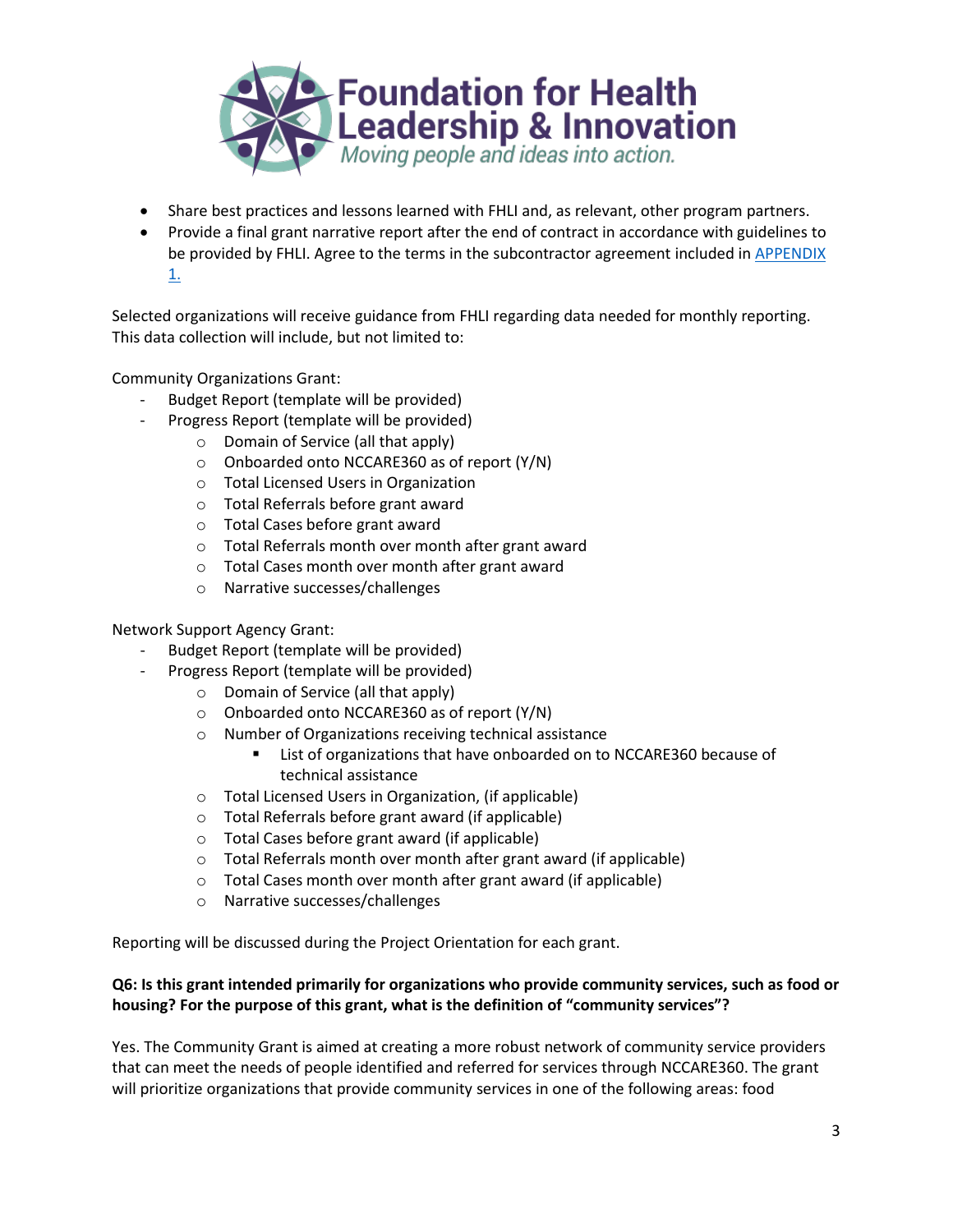

assistance, income support, housing and shelter, individual and family services, utilities, clothing and home goods, employment, transportation, benefits navigation, social enrichment, education, and legal services. Other service areas are not excluded from applying if the organization meets the eligibility requirements outlined in the grant announcement, but priority will be given to the aforementioned services. In addition, organizations that provide clinical care but also provide one of the service types listed above, may still qualify as a prioritized organization to the extent the grant funds are creating sustainability to the delivery of those community services.

**Q7: Are behavioral health and primary care services included in the definition of "community services"? Are non-profit health/mental health care providers eligible to apply for this grant? If so, is the intended focus on referring agency's clients to other community services through NCCARE360 or to strengthen agency's ability to accept referrals through NCCARE360 for health/mental health care services?**

A: Organizations are eligible to apply for this grant if they are:

(1) Organization is a North Carolina-based community or grassroots organizations, which may include a public or private nonprofit, tax-exempt organizations (including faith-based), health care organizations, local governmental agencies, and educational institutions.

(2) Organization is located in or serves one or more of the following counties: Chatham, Durham, Franklin, Granville, Harnett, Johnston, Lee, Orange, Vance, and Wake.

(3) Organization is currently on NCCARE360 or is willing to onboard within 60 days of contract execution.

For the purposes of this grant, community services are defined as non-clinical services and resources that meet the unmet social needs (or non-medical drivers of health) of individuals and families in the community. Therefore, the intended focus is to address the network-identified service needs related to food assistance, income support, housing and shelter, individual and family services, utilities, clothing and home goods, employment, transportation, benefits navigation, social enrichment, education, and legal services. Any organization that is responding to referrals (e.g., offering any community services) and is committed to responding to NCCARE360 referrals and providing those services are eligible to apply. However, organizations delivering non-clinical services will be prioritized.

## **Q8: Per "Funding Restrictions", recipients may not use funds for clinical care except as allowed by law. Does this mean that funds cannot be used for increasing referrals for clinical care? What is the scope of "clinical care" in this context?**

A: In the context of the grants, clinical care means involving or relating to the direct medical treatment or testing of patients. Health care and/or behavioral health organizations that fall within the eligibility requirements may apply but must conduct activities outlined in the grant announcement.

The Community Grant is aimed at creating a more robust network of community service providers that can meet the needs of people identified and referred for services through NCCARE360. The grant will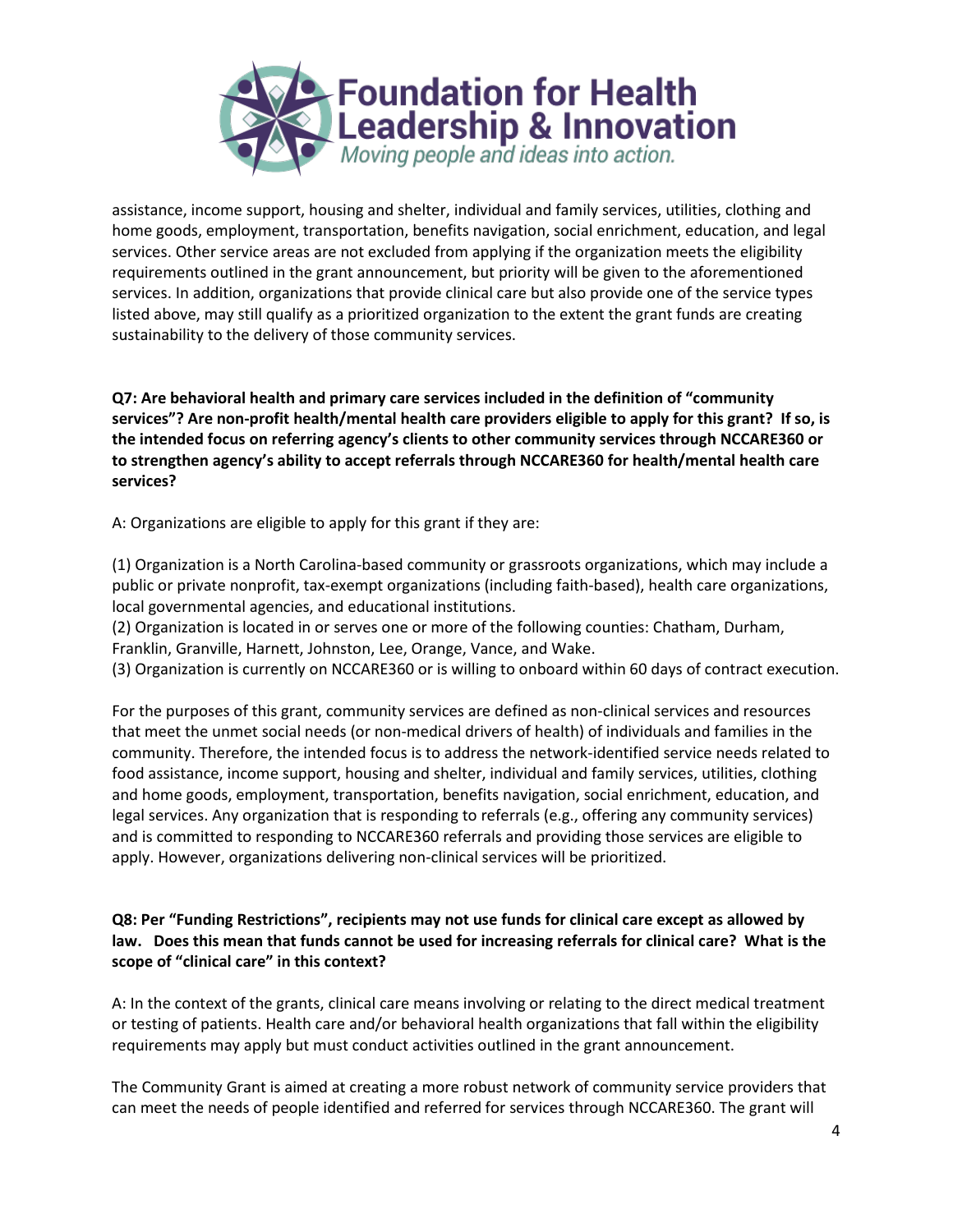

prioritize organizations that provide community services in one of the following areas: food assistance, income support, housing and shelter, individual and family services, utilities, clothing and home goods, employment, transportation, benefits navigation, social enrichment, education, and legal services. Other service areas are not excluded from applying if the organization meets the eligibility requirements outlined in the grant announcement, but priority will be given to aforementioned the services. In addition, organizations that provide clinical care but also provide one of the service types listed above, may still qualify as a prioritized organization to the extent the grant funds are creating sustainability to the delivery of those community services.

# Q9: Per "Evaluation Criteria," priority will be given to organizations that fill an identified need in the **network. What are the current network-identified needs?**

A: Current network-identified needs include Service Needs related to food assistance, income support, housing and shelter, individual and family services, utilities, clothing and home goods, employment, transportation, benefits navigation, social enrichment, education, and legal services. Other service areas are not excluded from applying if the organization meets the eligibility requirements outlined in the grant announcement, but priority will be given to aforementioned the services.

# **Q10: Our business is a registered s-corp. We provide parent education and work alongside healthcare organizations. I want to clarify if we can or cannot apply for the grant funds?**

A: The health equity grant is open to all tax-exempt programs so if the s-corp is tax exempt, you would be eligible to apply.

# **Q11: Where can we apply for Community Organizations and Network Support Agencies Health Equity Grants funding opportunity.**

A: The NCCARE360 Community Organizations and Network Support Agencies Health Equity Grants are two separate grant opportunities, however, organizations that fit the eligibility and functions of both grants may submit separate applications for each opportunity.

The applications are available on our website at: https://nccare360.org/community-funding/

- $\triangleright$  Scroll down to the middle of the page where you see the teal rectangles/boxes. You may download each application by clicking on the corresponding box:
	- o Click on CO Application box for the Community Organization Application
	- o Click on NSA Grant Application box for the Network Support Agency Application.

You may also click the hyperlinks below:

*\*Please note that there are separate applications for each opportunity. Agencies may apply for both opportunities but must submit a separate application for each. \**